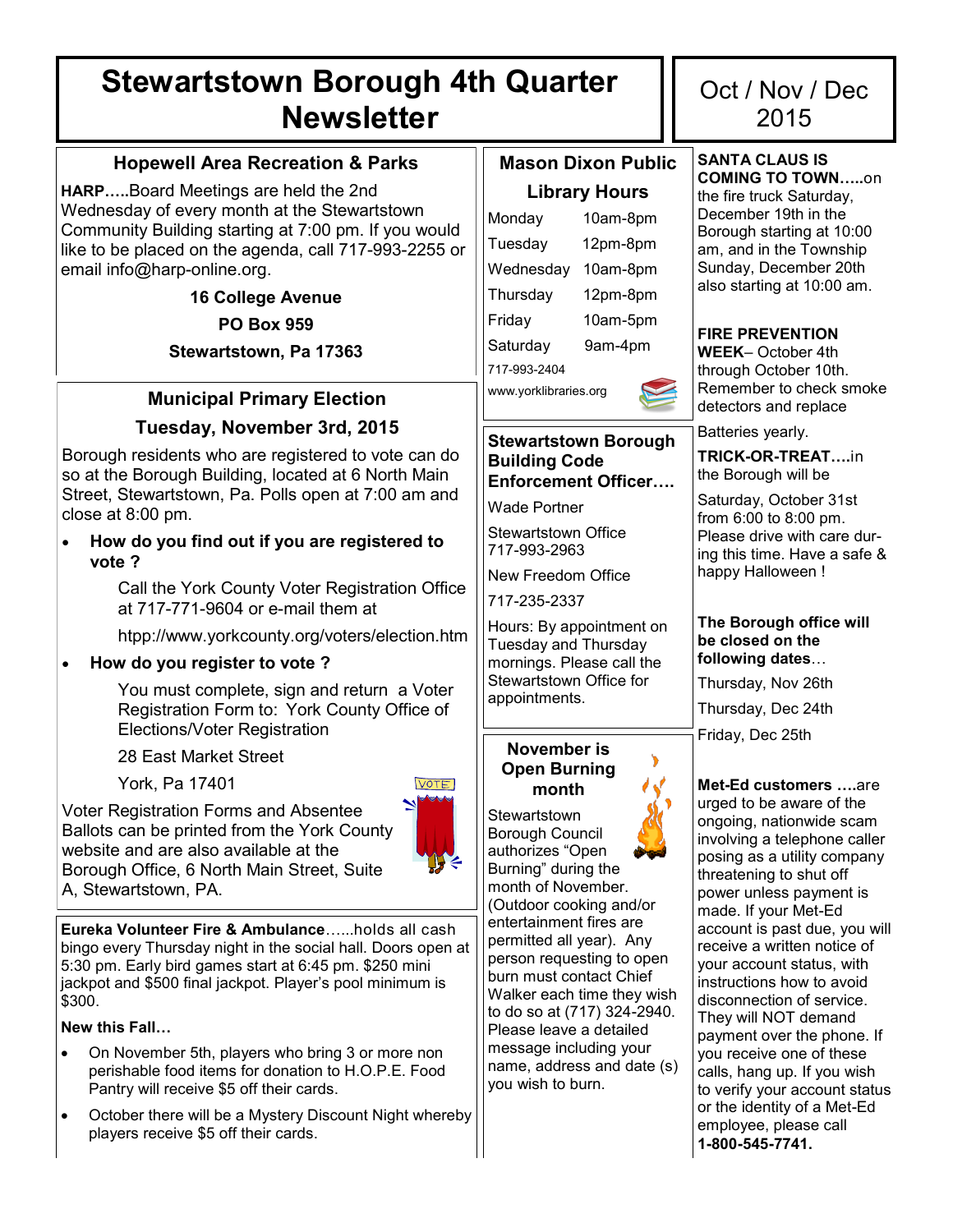# Page 2 | | Stewartstown Borough 4th Quarter Newsletter



# **ANNUAL STEWARTSTOWN FALL FEST**

**Stfallfestival.com**



## **Stewartstown Community Grounds– October 10th, 2015, 9:00 am to 4:00 pm.**

## **16 College Avenue, Stewartstown, Pa 17363**

The Lions, Lioness Clubs and HARP are co-sponsoring a nonprofit festival to raise money to benefit nonprofit organizations of Stewartstown.



The Stewartstown Fall Festival offers fine arts and crafts, live music, fire engine rides, kids crafts and games, animal learning center, bounce house, truck rodeo, Ravens and Old Bay mascots, great food including pit beef, ham and turkey, Lions Club chicken BBQ and more. There will be something for everyone to enjoy!

## **EVENT CONTACT: Hopewell Area Recreation and Parks (HARP) Phone: 717-993-2255 or Email [info@harp](mailto:info@harp-online.org)-online.org**

# **Fall Harvest & Music Festival October 3, 2015**

# **11:00 am to 11:00 pm at Naylor Wine Cellars**

#### **Music by:**

| <b>Original Substance</b>  | <b>Billington Sea</b>                                  | Sarah Blacker                         |  |  |  |  |
|----------------------------|--------------------------------------------------------|---------------------------------------|--|--|--|--|
| John Kane                  | Red Eye Kings                                          | Voodoo Pharmacology                   |  |  |  |  |
| The OK-OK's                | Kayla Kroh                                             | Johnny Mainstream                     |  |  |  |  |
| The Plums                  | Matt Wheeler & Vintage Heart                           | Jeff Stike                            |  |  |  |  |
| <b>High Point Ramblers</b> | Dylan Jane                                             | Josh & Good Old Stuff                 |  |  |  |  |
| Megan Knight               |                                                        |                                       |  |  |  |  |
|                            |                                                        |                                       |  |  |  |  |
| <b>Naylor Wine Cellars</b> | Please go to: www.MyRuralRadio.com for details         |                                       |  |  |  |  |
| 4069 Vineyard Road         |                                                        |                                       |  |  |  |  |
| Stewartstown, Pa 17363     | A Benefit Festival for: Mason Dixon Community Services |                                       |  |  |  |  |
|                            |                                                        | Eureka Volunteer Fire & Ambulance Co. |  |  |  |  |
|                            |                                                        |                                       |  |  |  |  |

**Smart911.com….**Sign up for Smart911 to give 911 valuable information about yourself, family members, your home, pets and even vehicles that will be immediately available to 911 when you make an emergency call. Provide your child's photo and description; these details can save valuable seconds or even minutes during an emergency. It's easy, just go to www.smart911.com and create your profile, which will automatically pop up on the 911 call taker's screen. Smart911 will help first responders by providing photos of family members, exact home & work address, bedroom locations, medical information and conditions, emergency contacts and any other information you provide. **PLEASE** signup now!

Friendship Outreach International

Our Borough Solicitor is currently working on a Solicitation Ordinance to regulate, and require registration of individuals who wish to sell goods, merchandise or services of any kind around the borough. This will help to ensure that the safety of our residents, especially the elderly, is protected from fraudulent business practices.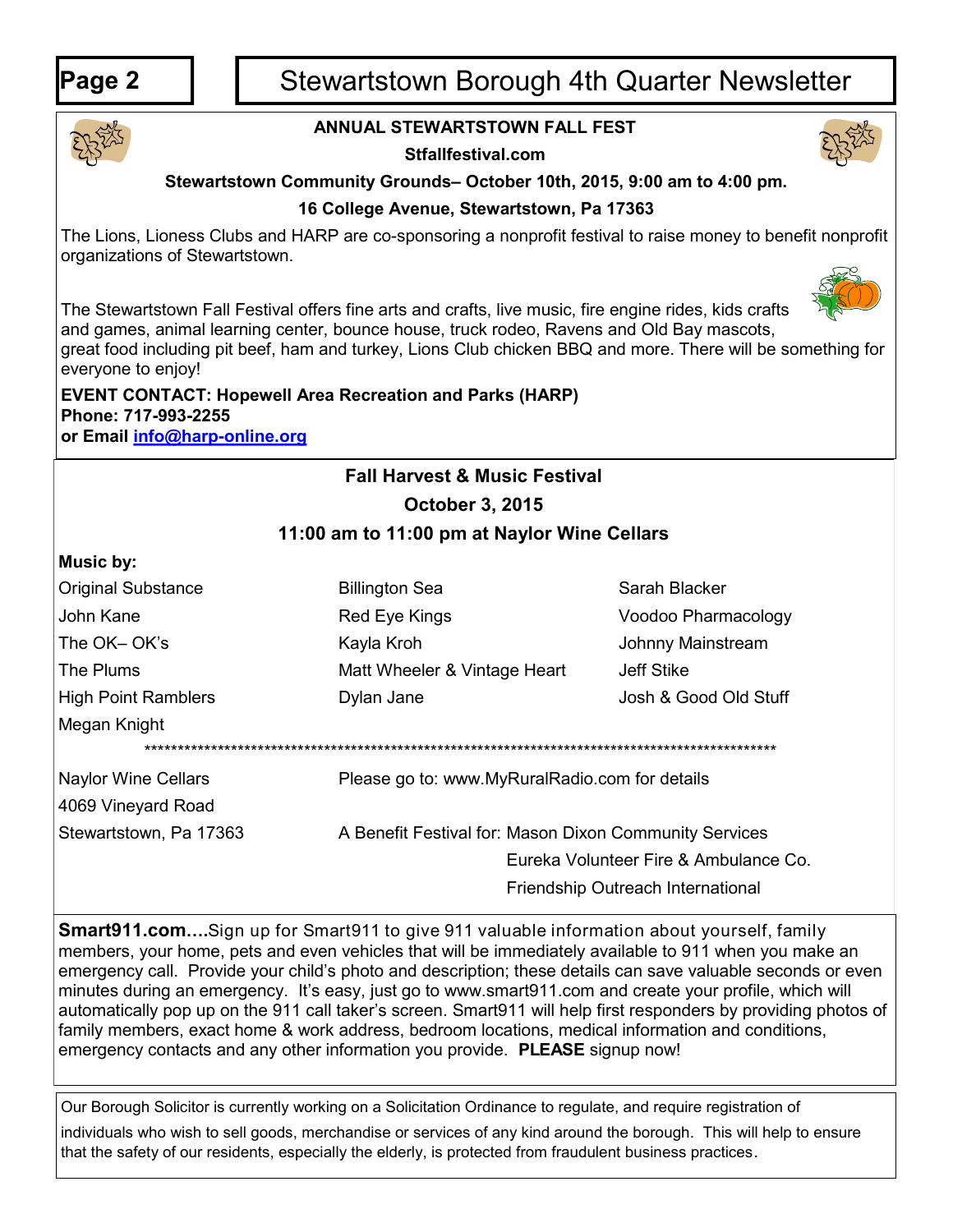# **Stewartstown Borough 4th Quarter Newsletter**

An Ordinance of the Borough prohibiting juveniles 17 years of age and under to be on, remain in, or upon any street, highway, alley, park, playground, sidewalk, private parking lot open to the public, or other public place in the Borough between the hours of 11:00 pm and 5:00 am, unless accompanied by a parent, guardian, or any person having legal custody of said juvenile. It shall be unlawful for juveniles to be upon said areas unless going to or returning from their place of legal employment, and in which event, such juvenile shall present proof of said employment to any law enforcement officer.

## **ORDINANCE REMINDERS……**

#### **Snow removal Ordinance**

Snow must be cleared to create a safe path on sidewalks within 24 hours after the snowfall.

# **Snow Emergency Ordinance**

All streets within the Borough are considered Snow Emergency Routes. During Phase I, there is no parking on all borough streets including state roads. During Phase II, all traffic is prohibited on all borough streets and state roads. Snow emergencies can be found on channels 8, 21 and 43. Any questions may be directed to the Southern Regional Police Department at 717-235-3944.



# **Thanksgiving**

Tuesday, Nov 24th & Saturday, Nov 28th

# **Christmas**

Tuesday, Dec 22nd & Saturday, Dec 26th

## **New Year's**

Tuesday, Dec 29th & Saturday, Jan 2nd

1 large item may be placed out for pick-up on Fridays with regular trash. Please call

1-717-767-4456 for items containing Freon

**Ordinance 2003-06 IMPORTANT !!!!** Stewartstown Borough is requesting customers to NOT flush **wipes** down the toilet. **Baby wipes, floor-cleaning wipes, other disposable wipes, even "flushable" wipes and feminine hygiene items all can cause major headaches and costs in a sewer system.** These products can particularly cause pumps to clog and sewage to back-up. **The costs of clogging pumps or even upgrading of pumps are ultimately a sewage customer cost.** In addition to wipes and "flushable" wipes, customers are again requested to not dispose of **fats, oils and grease down house-**

**hold drains and plumbing**. These materials should be collected and disposed of with regular trash.



**Stewartstown Borough Treatment Plant swdept@stewartstown.org**

**717-993-6463**

**A REMINDER OF OUR NUISANCE ORDINANCE**  #2010-04, Section 6F, **prohibits "animal defecation on public property and private property".** Even though the summer months have ended, lots of us still walk our pets around town. PLEASE be respectful of others and clean up after your pet! No one wants to have an unexpected "surprise" on their shoes!! This Ordinance can be read in its entirety on our website. Thank you!

# **Online Bill Pay**

Sign up today...visit our website at www.stewartstown.org and click on the "Utility Bill Pay" link to get started!

- Create your own portal account through selfregistration.
- Sign up for e-billing.
- View or print your bills (previous or current).
- View your billing, payment and usage history.
- Pay your bills via electronic payment (free) or with a credit / debit card (\$3 fee).

# **Eureka Fire & Ambulance ………**



All you can eat Crab Feast will be held Saturday, October 10th, 2015. Doors open at 3:45p.m., feast starts at 4:00-7:00 pm. Adults-\$35.00, children under 12-\$24.00; beverages included, no carry out. Please call

717-993-9436 for additional information.